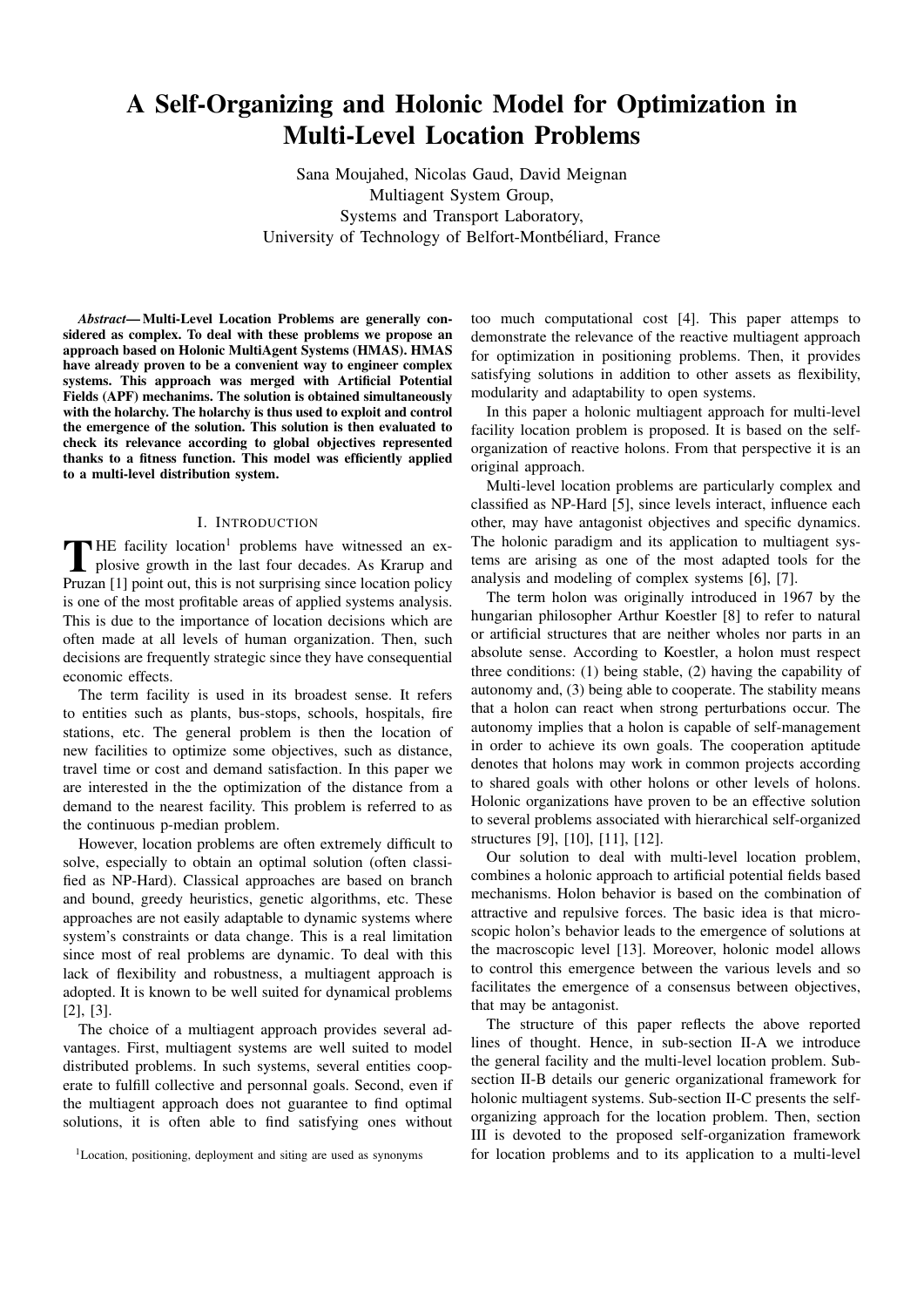distribution system. The last section gives some conclusions and perspectives.

#### II. BACKGROUND

#### *A. Location Problems Overview*

In literature, the general facility location problem is concerned with the determination of the optimal number, size and geographic configuration of facilities, in such a way that a certain criterion (or several criteria) is optimized.

Four nodal components characterize location problems [14]: (1) a space in which demands and facilities are located, (2) a metric that indicates distance (or other measures as time) between demands and facilities, (3) demands, which must be assigned to facilities, and (4) facilities that have to be located.

Three basic classes can be identified in location analysis: continuous location, network location and discrete location [15]. The differences between these arise from the structure of the set of possible locations for the facilities. Hence, finding optimal facility locations on the edges or vertices of a network corresponds to a network location model while in discrete location models the facilities can be placed only at a limited number of eligible positions. Finally, continuous location models are characterized by two essential attributes: (a) The solution space is continuous, that is, it is feasible to locate facilities on every point in the space. (b) Distance is measured with a suitable metric. Typically, the Euclidean distance metric or the Manhattan distance metric are employed.

Each of these three classes has been actively studied, arousing intense discussions on approaches proposed to solve location problems. This paper focuses on continuous problems and especially on multi-level location problems.

Many practical situations involve more than one type of facilities and therefore multi-level models have recently an increased deal of attention [15], [16]. Researchers give several names for this type of problems: hierarchical, multi-level, multi-echelon, multi-stage. Generally, the designation of the problem indicates the maximum number of levels considered: k-hierarchical, k-level, k-echelon location problems refer to problems with, at most, k levels of facilities. The objective is to choose where to simultaneously locate facilities in each level in order to optimize a global objective. This problem is NP-hard, since it is a generalization of an NP-hard problem, as stated in [5].

A multi-level facility location model is needed whenever the facilities to be located can be grouped in levels. These levels may have different characteristics i.e. offering different services and interact with each other. So it is not possible to locate facilities in each level independently from the others.

Several examples exist in our daily lives that show the importance of considering multi-level facility location problems: the hierarchical health service system, the hierarchical education system, the multi-level structure of bank and postoffices, etc.

Various approaches were developed to tackle the different variants of the multi-level problem. These approaches are mostly dedicated to the static version of multi-level problem. [17] present a branch and bound algorithm for the multi-level uncapacitated facility location problem. Lagrangean relaxation is used in [18] to solve a two-hierarchical uncapacitated location-allocation problem. For the same problem [19] investigates dual-based procedures. In spite of the efficienty of these propositions to tackle multi-level problems, they are inexorably expensive in computation time, rarely useful for real-size problems. Mainly they lack robustness, scalability and adaptation to dynamic problems.

The next section is devoted to the description of a generic framework for Holonic Multi-Agent System, which will be applied in section III to control the emergence of a solution in multi-level location problem.

## *B. A generic organizational framework for Holonic Multi-Agent System*

A holon is a self-similar structure composed of holons as sub-structures. This hierarchical structure composed of holons is called a *holarchy*. A holon can be seen, depending on the level of observation, either as an autonomous "atomic" entity or as an organization of holons. This duality is sometimes called the *Janus Effect*<sup>2</sup>, in reference to the two *faces of a holon*. A holon is a whole-part construct that is composed of other holons, but it is, at the same time, a component of a higher level holon. Examples of holarchies can be found in every-day life. Probably, the most widely used example is the human body. The body cannot be considered as a whole in an absolute sense. It is, in fact, composed of organs, that in turn are composed of cells, molecules, etc.

Holonic approaches have been applied to a wide range of applications. Thus, it is not surprising that a number of models and framework have been proposed for these systems [7], [20], [21]. However, most of them are strongly attached to their application domain and use specific agent architectures. In order to allow modular and reusable modelling that minimizes the impact on the underlying architecture, the framework is based on an organizational approach.

We have selected the framework presented in [3], [9], [22] based on the  $RIO<sup>3</sup>$  meta-model [23] to represent organizations. We have leaned for this model since it enables formal specification, animations and proofs based on the OZS formalism [24].

In order to maintain the generic character of this framework [3] distinguishes between two aspects that overlap in a holon. The first is directly related to the holonic character of the entity, i.e. a holon (super-holon) is composed of other holons (sub-holons or members). This aspect is common to every holon, thus called *holonic* aspect. The second aspect is related to the problem that the members are trying to solve, and thus specific to the application or the domain of application.

A super-holon is an entity in its own right, but it is composed by its members. So, we need to consider how members organize and manage the super-holon. This constitutes the first aspect of the holonic framework. To describe this aspect, [3] defines a particular organization called *Holonic Organization*.

<sup>2</sup>Roman god with two faces. Janus was the god of gates and doorways, custodian of the universe and god of beginnings

<sup>3</sup>Role-Interaction-Organization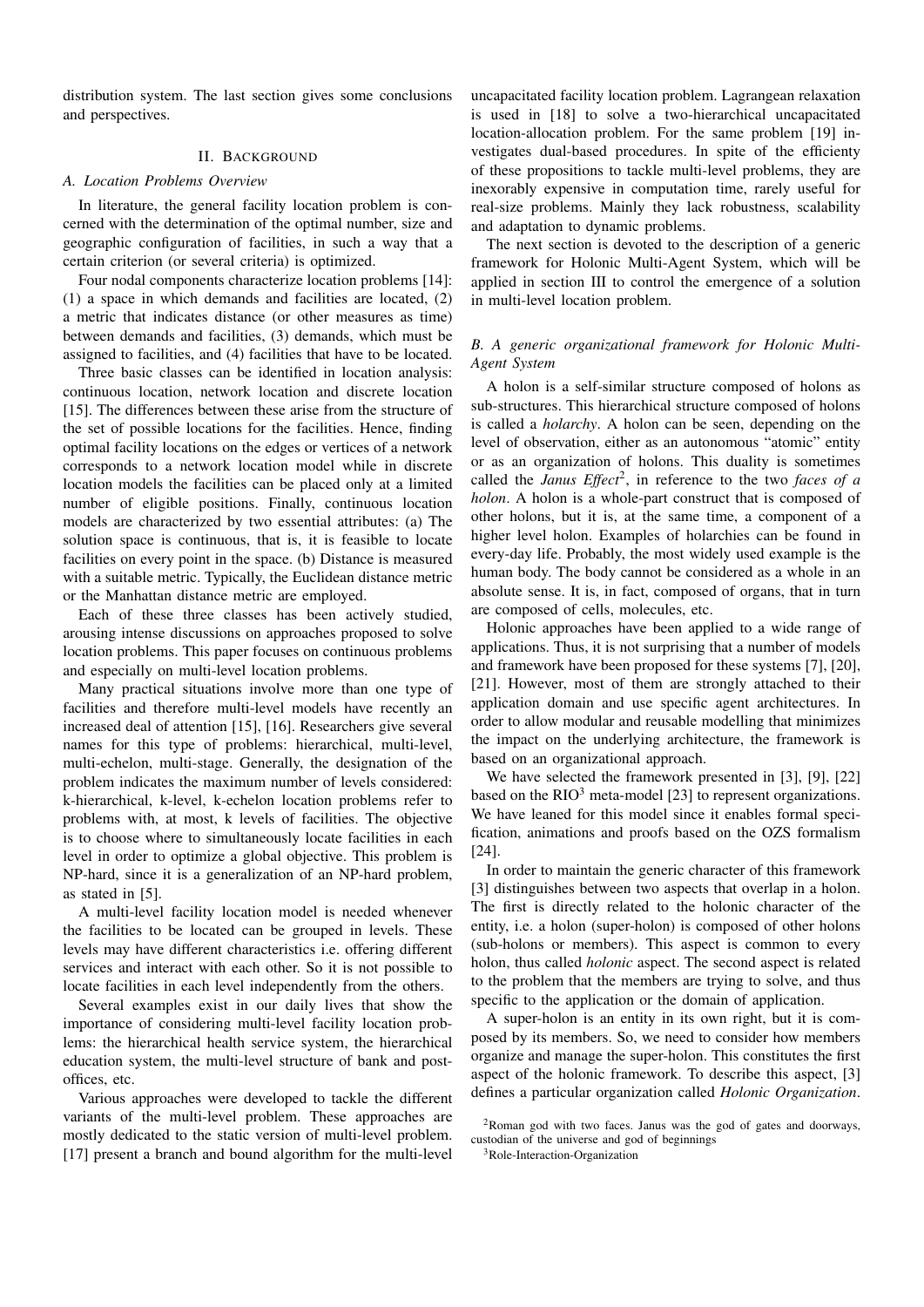This organization represents a *moderated group* in terms of roles and their interactions. To describe the status of a member inside a super-holon, it defines three main roles: *Head*, *Part* and *Multi-Part*. The *Head* role players are the *representatives* or *moderators* of the group, and a part of the visible interface. For the represented members we define two different roles. The *Part* role represents members belonging to only one superholon. The *Multi-Part* role is played by sub-holons shared by more than one super-holon.

In this approach, every super-holon must contain at least one instance of the *Holonic Organization*. Every sub-holon must play at least one role of this organization. This role defines its status in the composition of the super-holon.

Super-holons are created to satisfy objectives, and to perform certain tasks. To achieve these goals and tasks, the members must interact and coordinate their actions. The framework also offers means to model this second aspect of the super-holons. These goal-dependent interactions are modeled using organizations, called *Internal Organizations*, since they are specific to each holon and its goals/tasks. The behaviors and interactions of the members can thus be described independently of their holonic roles as a component of the super-holon. The set of *internal organizations* can be dynamically updated to describe additional behaviors. The only strictly required organization is the Holonic organization that describes member's status in the super-holon.

The framework is also concerned with a third important aspect of a Holonic MAS, the dynamics. Dynamics are inherent characteristics of MASs. The framework considers in particular two of the most attractive characteristics of Holonic MASs: how to regroup holons to create a superholons or join an exisiting super-holon, and self-organization. This requires holons to merge with other holons according to their ability to work together. To achieve that, the model is based on two important concepts: *Affinity* and *Satisfaction*. Affinity measures, according to the application's objectives, the aptitude of two holons to work together toward some shared objectives. It must be defined according to the domain of the application. Satisfaction measures the progress of the holon toward the achievement of its current goal. These two measures are intended to guide holons in selecting the most appropriate collaborators.

The framework guarantees a clear separation between the management of the super-holon and the goal-specific behaviors and favors modularity and re-usability. It also provides means to deal with dynamical aspect and allows to refine generic model according to the application domain. Section III will introduce a specialization of this framework to deal with optimization in multi-level location problem. The next subsection details the proposed self-organizing approach for the location problems.

## *C. A Self-organized reactive approach for the continuous location problem*

Our model draws from the artificial potential fields approach which is a possible manner to build self-organized systems. This approach as well as the reactive one are presented in the next two sections, the proposed model is detailed in II-C.3.

*1) The reactive approach:* The reactive approach arose in computer science in the 80's with the work of M. Minsky [25]. Minsky constructs a thesis for a way in which human intelligence in all its complexity can be built up, layer by layer, from the interactions of simple parts called agents, who are themselves mindless. He describes the postulated interactions as constituting a "Society of Mind". This thesis matured in the end of 80's, when researchers where interested in the functioning of insects societies (termites, ants, bees). They showed that these reactive agents are able to collectively solve complex problems. This phenomenon observable at the macro level is called self-organization.

Self-organization exists in many natural systems and especially in insect societies. Such systems are composed of simple entities, for instance ants, which can solve complex problems without any global control [26]. Their organization results from the numerous interactions between agents and their environment. It is the environment that guides the agent behaviors and the whole system organization according to the so called stigmergy principle [13].

*2) The artificial potential fields technique:* Selforganization has been used to define decentralized algorithm to deal with path finding problems (ant algorithm [27]), collective tasks such as boxpushing [28], navigation [29], foraging with robots, etc. Most of these works are based either on digital pheromones, as inspired by ants, or on Artificial Potential Fields (APF). We adopt this second one because it is well suited to deal with spatial constraints as in the location problems.

The *APF* approach has several inspirations: physical, biological, etc. The concept was introduced by Kurt Lewin in his book "Principles of topological psychology" [30]. The basic idea is that human behavior is controlled by a force field generated by objects or situations with positive or negative values or valences.

During the past decade, potential field theory has gained popularity among researchers in the field of autonomous robots [31] and especially in robot motion planning thanks to their capability to act in continuous domains in real-time. By assigning repulsive force fields to obstacles and an attractive force field to the desired destination, a robot can follow a collision-free path via the computation of a motion vector from the superposed force fields [28]. In [32], artificial potential fields are used to tackle cooperation and conflict resolution between situated reactive agents.

*3) A self-organizing multiagent model:* In the proposed approach, facilities are modeled as reactive agents. These agents are situated in a finite and continuous environment. The behavior of an agent or a facility consists, first, in optimizing its position considering the perceived demands. Second, in considering interactions with other agents in order to reach the collective problem solving. These two features allow to deduce the holon satisfaction and affinity which are presented in sub-section III-A.

*a) Local demand satisfaction:* The agent's behavior consists in minimizing its distance from the perceived demand. The key idea is that a demand induces attraction forces which are applied on the agent. Considering one demand point, an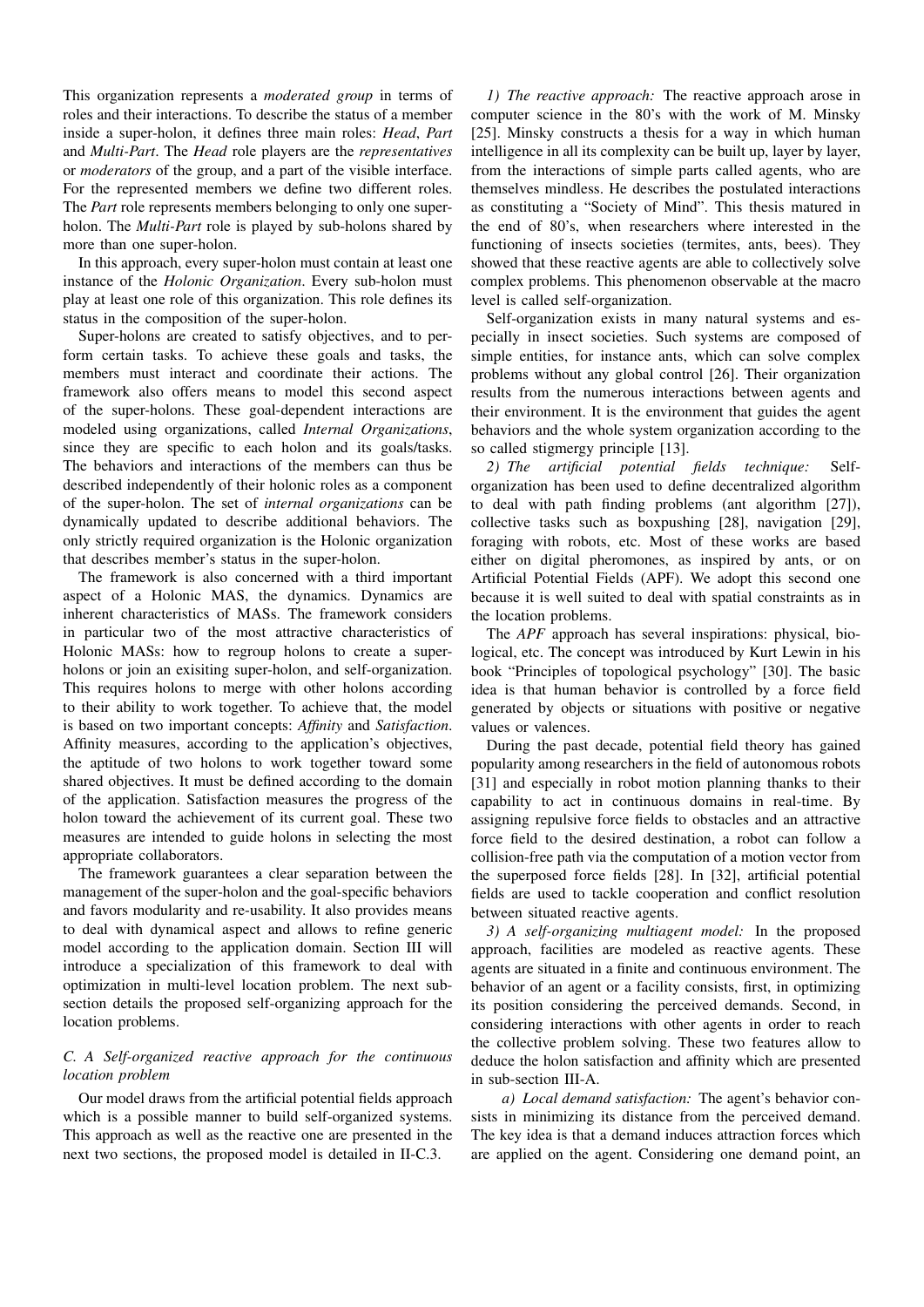

Fig. 1. Attractions lead the agent to the weighted barycenter of demands

attractive force is defined from the agent towards the demand. It is expressed as a vector the intensity of which is proportional to the demand weight and to the distance between the agent and the demand. Formally, for an agent *A* perceiving a demand *D* with weight  $W_D$ :

$$
\vec{F}_{D/A} = W_D \cdot \overrightarrow{AD} \tag{1}
$$

The influence of the attraction decreases when the agent moves towards the demand. Thus, if the agent attains the demand the attraction behavior is inhibited.

For the set of perceived demands, the influence on an agent is defined as the sum of all induced forces. Formally, the local attraction force undergone by an agent *A* is computed as follows:

$$
\overrightarrow{F}_{demands/A} = \frac{\sum_{i=1}^{n} \overrightarrow{F}_{i/A}}{n}
$$
 (2)

Parameter *n* is the number of demands perceived by the agent *A* through its attraction radius  $r_a$  ( $n = 5$  in Fig.1). The demand is indexed by *i*.

Obviously, the radius  $r_a$  should be considered as a variable. It can range from infinity to a calculated best value (specific to the problem). But in our real experiments we had a fixed radius imposed by the requirements. For this reason, in the following we will only deal with fixed radius.

The agent moves to the weighted barycenter of the demands, which is known to be the minimum average distance to several close weighted points [33], [34]. For example, if an agent is subject to two attractive forces (from two different demands), it will be more attracted towards the biggest demand. Then, it will move towards a balance point. This point is defined as the place where the two attraction forces are equilibrated.

When we have several agents, attraction forces may bring the agents to the same location. In such a case the process is sub-optimal since several agents cover the same demand. To prevent this process, repulsive forces are introduced to the model.

*b) Local coordination:* To prevent agents from having the same locations, repulsive forces between them are introduced. These forces concern close agents, i.e. situated in a given radius, defined as the repulsion radius  $(r_r$  in Fig.2).

The force intensity is defined as inversely proportional to the inter-agent distance.

Formally the repulsive force induced by an agent *B* on an agent *A* is expressed as follow:

$$
\vec{R}_{B/A} = \frac{\vec{BA}}{\left\| \vec{AB} \right\|^2} \tag{3}
$$

Then, the local repulsive force undergone by an agent *A* is computed as follows:



Fig. 2. Repulsions between agents *A* and *B* lead them to keep away

$$
\vec{R}_{agents/A} = \frac{\sum_{j=1}^{m} \vec{R}_{j/A}}{m}
$$
 (4)

Parameter *m* is the number of agents perceived by the agent *A*. These agents are indexed by *j*. Figure 2 illustrates this repulsive process between two agents.

Moreover, such repulsive forces allow to respect constraints on minimal distances separating facilities which are present in many facility location applications.

*c) Collective solving:* The agent behavior is defined as the weighted sum of both local attraction and repulsion forces. Formally, for an agent *A*, it is expressed as follows:

$$
\overrightarrow{Move} = \alpha \overrightarrow{F}_{demands/A} + (1 - \alpha) \overrightarrow{R}_{agents/A}
$$
 (5)

The coefficient  $\alpha$  allows to favour either the attraction or the repulsion.

We now consider the whole system, where several facilities must optimize their positioning to cover numerous demands. In the self-organizing approach, no global control is used. Agents are created and randomly distributed in the environment and act following the defined individual behavior.

The collective solving process is presented in Algorithm 1.

| <b>Algorithm 1</b> Collective solving process |                                      |  |  |  |
|-----------------------------------------------|--------------------------------------|--|--|--|
|                                               | 1: Initialization of Agent positions |  |  |  |
|                                               | 2: while Fitness in progress do      |  |  |  |
| 3:                                            | for all Agents do                    |  |  |  |
| 4:                                            | Attraction computation               |  |  |  |
| 5:                                            | Repulsion computation                |  |  |  |
| 6:                                            | Move computation                     |  |  |  |
| 7:                                            | Move execution                       |  |  |  |
| 8:                                            | end for                              |  |  |  |
| 9:                                            | Fitness computation                  |  |  |  |
|                                               | $10:$ end while                      |  |  |  |
|                                               |                                      |  |  |  |

#### III. APPLICATION TO A MULTI-LEVEL FACILITY LOCATION PROBLEM

### *A. Holonic self-organization framework*

In this section, we detail how to define Affinity and Satisfaction (cf. sub-section II-B) to specialize the holons dynamics to solve the multi-level facility location problem. This dynamics stems from both attraction and repulsion forces.

We define two main kinds of holon's architecture: *Demand Holon* (the lowest level of the holarchy) and *Facility Holons*. Each holon will always search to join a super-holon to be supplied. Its basic behavior consists in integrating the nearest super-holon that it perceives. The affinity between a holon of level *n* and a holon of level  $n + 1$  is thus defined according to the inverse of the distance separating them: the greater the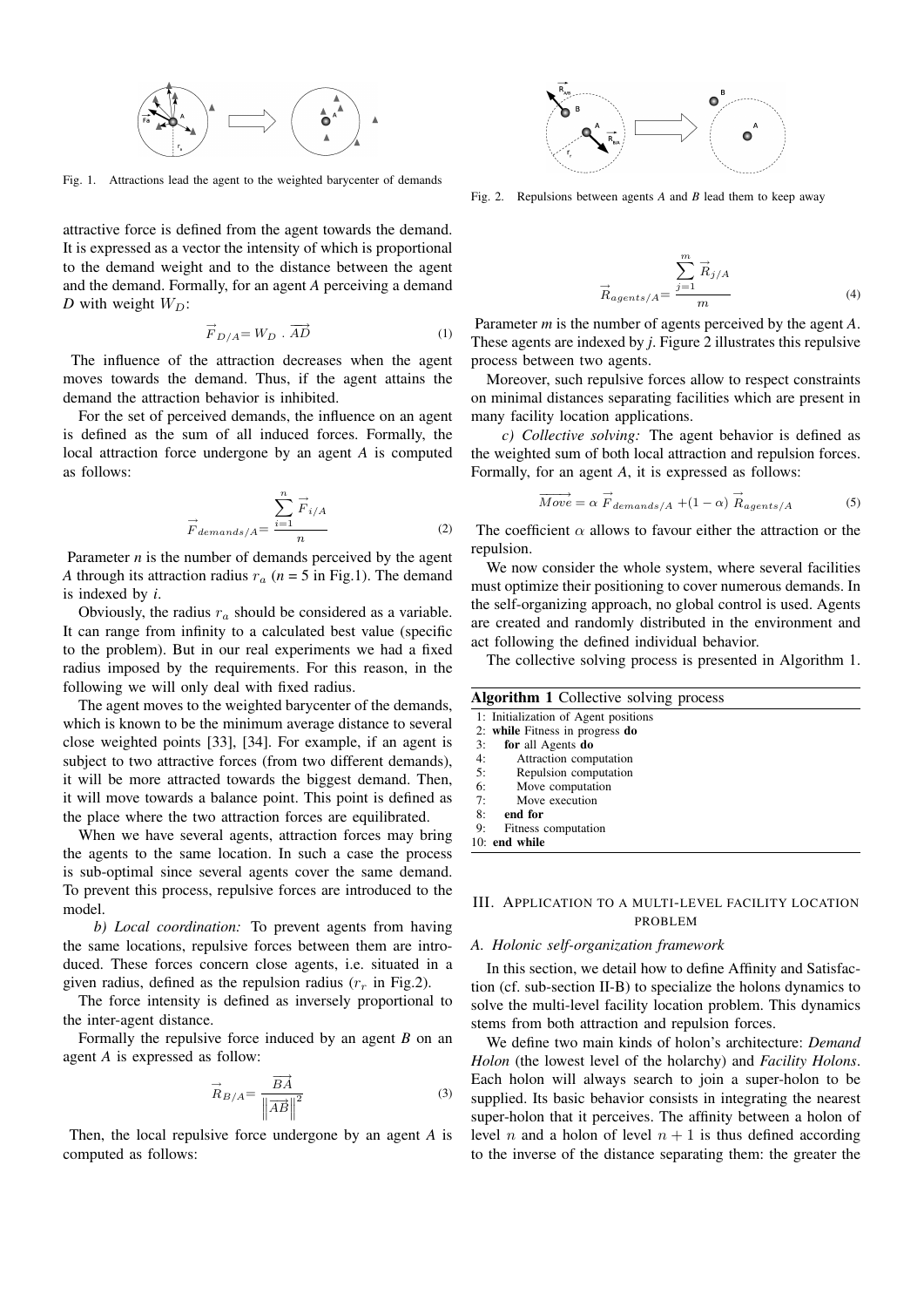

Fig. 3. The structure of the holarchy

distance, the lower the affinity. Otherwise, the affinity between two holons of the same level is defined according to the inverse of the distance to their super-holon.

In this problem the holarchy is mapped to a simple hierarchy where each level corresponds to a specific kind of holons. Each demand is assigned to a *Demand Holon*, these holons will then search to integrate a *Facility Holon* in charge of supplying them. Similarly, *Facility Holons* are then grouped into *Facility holons* (upper level), and so on. The whole process leads to the creation of the entire holarchy.

Figure 3 illustrates these various kinds of holons and a possible resulting holarchy.

The satisfaction of each holon must be defined. So, the selfsatisfaction  $S_i$  (cf. equation 6) of a holon is defined according to the distance separating it from its super-holon.

$$
S_i = \frac{1}{d^2(X_{SH}, X_i)}\tag{6}
$$

With  $X_i$  the position of the holon i and  $X_{SH}$  the position of its super-holon.

Thanks to Affinity, Satisfaction and Attraction-Repulsion forces (cf. sub-section II-C) we are able to define the behavior of each holon and thus create the holarchy. The solution is emerging from the structure of this final holarchy.

To evaluate this solution, the fitness of the entire holarchy must be computed. This global fitness  $F$  (cf. equation 7) is obtained according to the fitness of each level in the holarchy, which is dependent on the fitness  $F_{H_{(k,l)}}$  of each super-holon  $H_{(k,l)}$  of the corresponding level 1 (cf. equation 8).

$$
F = \sum_{l=1}^{h} \sum_{k=1}^{n_l} F_{H_{(k,l)}} \tag{7}
$$

With  $h$  the height of the holarchy and  $n_l$  the number of holon in the level  $l$ .

$$
F_{H_{(k,l)}} = \frac{\sum_{m=1}^{n} M_{(m,l-1)} * d^2(X_{H_{(k,l)}}, X_{(m,l-1)})}{\sum_{m=1}^{n} M_{(m,l-1)}}
$$
(8)

With  $M_{(m,l-1)}$  the weight associated to the  $m^{th}$  member of  $H_{(k,l)}$  (level  $l-1$ ),  $X_{H_{(k,l)}}$  the position of the  $k^{th}$  super-holon of level l and  $X_{(m,l-1)}$  the position of the m<sup>th</sup> member of  $H_{(k,l)}$ .



Fig. 4. Agents location for iterations 10 and 100

The solution of the multi-level location problem is obtained when each holon has reached a stable state, so that the sum of forces is null. This happens when the attraction forces from holon of the lower level  $l - 1$  and of the upper level  $l + 1$  and the repulsion forces from other holons of the same level  $l$  are null.

Finally, thanks to these forces, we obtain a satisfying distribution of agents for each level of the holarchy.

### *B. Experimental Results on a multi-level distribution system*

The potential field-based approach has already been applied to the classical version of location problem (1-level problem). A computational study has been presented in [35]. In this subsection we report the application of the previous model to a 2-levels distribution system.

In this system the lowest level corresponds to the Demands, level 1 coincides with the Depots and the highest one with the Factories.

Table I details the obtained results for different configurations (various number of demands, depots and factories). In this example, demands are randomly distributed over a 2D Euclidian space.

| Demand<br>(level 0) | Depot<br>(level 1) | Factory<br>(level 2) | Best found<br>solution |
|---------------------|--------------------|----------------------|------------------------|
| 100                 | 10                 |                      | 7477,72                |
| 100                 | 20                 | 2                    | 5869,9                 |
| 200                 | 10                 |                      | 13839,45               |
| 200                 | 15                 | 2                    | 11284,58               |
| 200                 | 20                 |                      | 10513.04               |
| 500                 | 10                 | $\mathfrak{D}$       | 35860.98               |
| 500                 | 20                 |                      | 25468.75               |
| 500                 | 50                 |                      | 19600.98               |

TABLE I

EXPERIMENTAL RESULTS OF 2-LEVELS DISTRIBUTION SYSTEM

Figure 4 illustrates the evolution of holons locations during the optimization process. It corresponds to the second configuration presented in the table I. Obviously, the holons repartition after 100 iterations is better than that presented after 10 iterations. This observation is confirmed by the fitness value.

The major objective of this paper consists in illustrating the relevance of the combination between the holonic approach